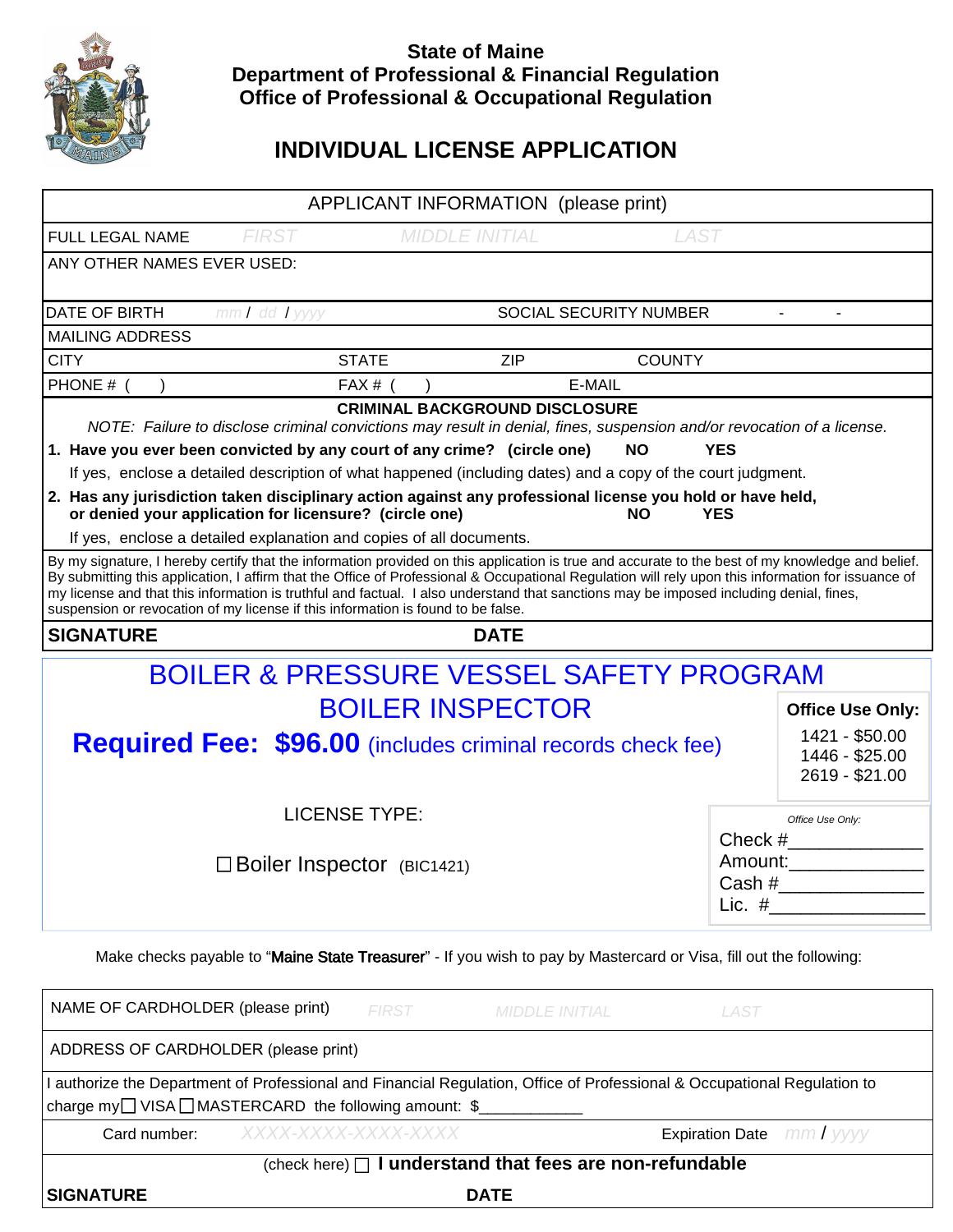| Insurance Company Currently Employed By: |               |                         |           |  |  |  |  |  |  |
|------------------------------------------|---------------|-------------------------|-----------|--|--|--|--|--|--|
| National Board Commission #:             |               | <b>Expiration Date:</b> |           |  |  |  |  |  |  |
| Present Employer:                        |               |                         |           |  |  |  |  |  |  |
| Employer Address:                        |               |                         |           |  |  |  |  |  |  |
| City:                                    | State:        |                         | Zip Code: |  |  |  |  |  |  |
| Your Title:                              | Date of Hire: |                         |           |  |  |  |  |  |  |
| Detail of Work Performed:                |               |                         |           |  |  |  |  |  |  |
| <b>Signature of Employer:</b>            |               |                         | Title:    |  |  |  |  |  |  |

## **DO NOT FORGET TO ENCLOSE A COPY OF YOUR NATIONAL BOARD COMMISSION CARD AND A LETTER FROM THE INSURANCE COMPANY THAT YOU WORK FOR VERIFYING YOUR EMPLOYMENT WITH THEM.**